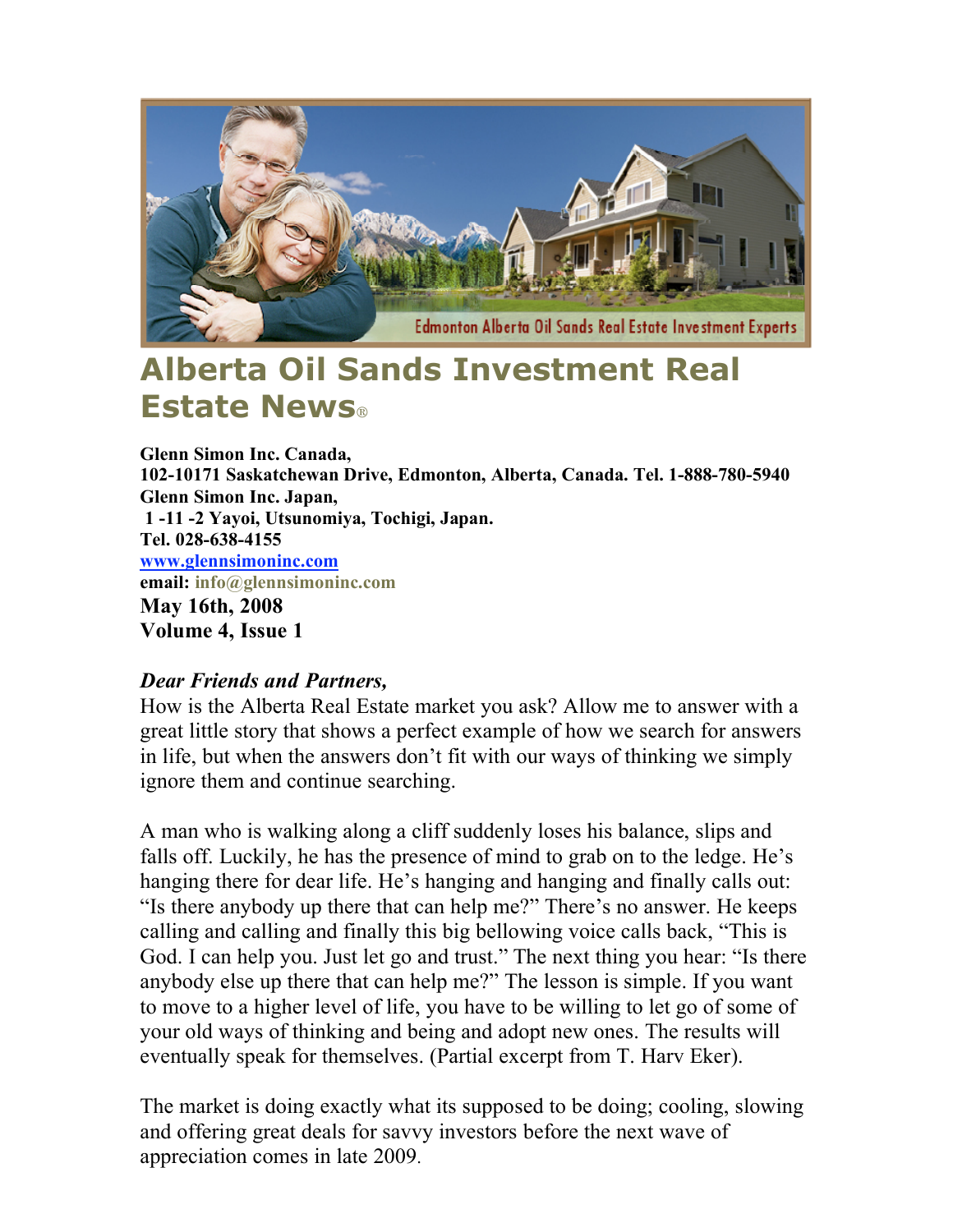

## **Cash In On Refinery Row: Be A Part of this Profitable Area**

Turbo charge your portfolio. Stylish 3 bedroom 1/2 Duplex with attached garage in Fort Saskatchewan. Excellent neighborhood and HUGE upside with the new refinery projects underway in adjacent Redwater.

Poised for massive growth. This 2007 built 1388 sq ft home rents for top dollar and has everything arranged, including incredible tenants. Your investment includes: financial analysis, professional inspection, insurance, financing, legal fees, basic accounting, reserve fund, CMA, low downpayment, bi-annual statements, strategic market timing to ensure successful entry and exit, plus much more!

**Purchase price:** \$299K Total Investment: \$62K. **Your Estimated 5 Year Profit** \$54.5K. **Your pre-tax ROI** is 88% or 18% per year. "Get into action and realize secure, long-term profits" Already producing a great RETURN. Visit HERE for the full FEATURE sheet and call 1-888-780-5940 to get started.

**-Please remember: All investments carry RISK. Be sure to seek your own independent legal advice-**

## **EnCana Split Sign of Good Times Rebirth of energy giant strengthens Alberta's future Calgary Herald Published: Wednesday, May 14, 2008**

=======================

EnCana's rebirth as two separate entities portends a strong future for the country's biggest energy player and reaffirms its commitment to developing Alberta's oilsands. The surprise restructuring announced Sunday, with the headquarters to be based locally, also further cements Calgary's position as one of the main hubs of the continental energy market. READ THE FULL ARTICLE HERE.